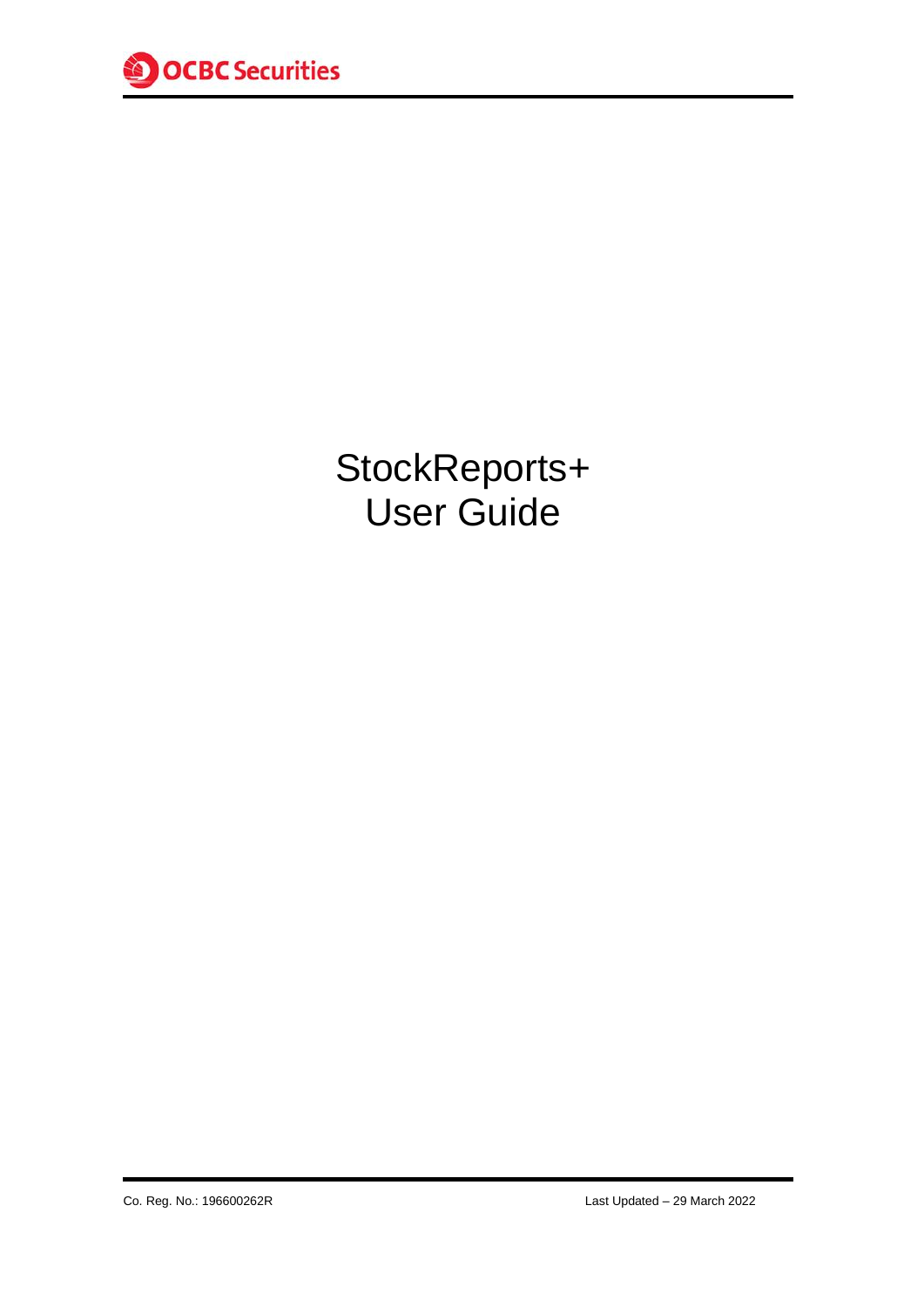#### **1. Introduction**

StockReports+ is a trading support tool that simplifies the process of evaluating stocks, providing users easy to understand stock ratings through earnings, fundamentals, relative valuation, risk and price momentum.

StockReports+ is available for stocks trading in the Singapore, Malaysia, Hong Kong and United States markets.

#### **2. To access StockReports+**

Click on **"More"** on the top menu and select **"StockReports+"**.

|                                      | <b>OCBC</b> Securities<br>Q Search for listed instruments |                                               |                                          |                                          |                                                                           |                                      |          |  |
|--------------------------------------|-----------------------------------------------------------|-----------------------------------------------|------------------------------------------|------------------------------------------|---------------------------------------------------------------------------|--------------------------------------|----------|--|
| <b>Markets</b>                       | Watchlists                                                | <b>Orders</b>                                 | Portfolio                                | Payments & Ledger                        | More $\sim$                                                               |                                      | 粵        |  |
| <b>Current Orders</b>                | <b>Filled Order Summation</b>                             | <b>Insights &amp; Alerts</b><br><b>Alerts</b> | <b>Tools &amp; Help</b><br>Calculator    | e-Statements<br><b>View e-statements</b> | <b>Settings</b><br><b>Account details</b>                                 |                                      |          |  |
| All                                  | Active                                                    | <b>News</b><br>Research                       | User guide<br>Frequently asked questions |                                          | Manage e-statements Personal details & forms<br><b>Online preferences</b> |                                      |          |  |
| Stock $\triangleq$<br>Code<br>Market | Action                                                    | StockReports+<br>ChartSense                   | Download <b>iOCBC</b> Pro                |                                          |                                                                           | Order Date $\stackrel{\triangle}{=}$ | Withdraw |  |

A dashboard will be displayed with different markets drop-down.

|                                    | Country: Singapore<br>$\check{ }$                         |                                            |                                        |                                  |                                          |                     |                                                                          |
|------------------------------------|-----------------------------------------------------------|--------------------------------------------|----------------------------------------|----------------------------------|------------------------------------------|---------------------|--------------------------------------------------------------------------|
|                                    | Stock Ratings > Positive Changes $\blacktriangledown$     |                                            |                                        |                                  | Price Performance > Best Performers ▼    |                     |                                                                          |
| <b>Ticker</b>                      | <b>Company Name</b>                                       | <b>Change from</b><br><b>Previous Week</b> | <b>Current</b><br><b>Average Score</b> | <b>Ticker</b>                    | <b>Company Name</b>                      | Return              | 1-Week Price Momentum<br><b>Score</b>                                    |
| J <sub>2</sub> T                   | <b>Hock Lian Seng Holdings Ltd</b>                        | $+5$                                       | 9                                      | <b>VFP</b>                       | <b>Beverly JCG Ltd</b>                   | 100.0%              | $6\phantom{1}$                                                           |
| 1J <sub>4</sub>                    | <b>JEP Holdings Ltd</b>                                   | $+4$                                       | $\overline{7}$                         | 5MD                              | Soon Lian Holdings Ltd                   | 60.0%               |                                                                          |
| <b>BTG</b>                         | <b>HG Metal Manufacturing Ltd</b>                         | $+3$                                       | $\overline{9}$                         | <b>BKV</b>                       | China Shenshan Orchard Holdings Co Lt    | 50.0%               | 10                                                                       |
| <b>S08</b>                         | Singapore Post Ltd                                        | $+3$                                       | 7                                      | <b>RDR</b>                       | Incredible Holdings Ltd                  | 50.0%               | 4                                                                        |
| <b>Y35</b>                         | AnAn International Ltd                                    | $+3$                                       | 6                                      | C <sub>13</sub>                  | CH Offshore Ltd                          | 44.9%               |                                                                          |
| 5WF                                | <b>ISOteam Ltd</b>                                        | $+3$                                       | 5                                      | <b>T13</b>                       | Rh Petrogas Ltd                          | 43.6%               | 10                                                                       |
|                                    |                                                           |                                            |                                        | 5OX                              | Mary Chia Holdings Ltd                   | 35.3%               | 8                                                                        |
|                                    |                                                           |                                            |                                        | A33                              | <b>Blumont Group Ltd</b>                 | 33.3%               |                                                                          |
|                                    |                                                           |                                            |                                        |                                  |                                          |                     |                                                                          |
|                                    |                                                           |                                            |                                        | 5UL                              | Atlantic Navigation Holdings (Singapore) | 32.8%               |                                                                          |
| Country: Singapore                 |                                                           |                                            |                                        | <b>BJD</b><br>Country: Singapore | Vibropower Corporation Ltd               | 32.7%               |                                                                          |
|                                    | Fundamental > Highest Dividend Yield $\blacktriangledown$ |                                            |                                        |                                  | Relative Valuation > Lowest P/E Ratio ▼  |                     |                                                                          |
|                                    | <b>Company Name</b>                                       | <b>Current</b><br>Yield                    | <b>Fundamental</b><br><b>Score</b>     | <b>Ticker</b>                    | <b>Company Name</b>                      | <b>Trailing P/E</b> | <b>Current Relative Valuation</b><br><b>Score</b>                        |
|                                    | <b>Riverstone Holdings Ltd</b>                            | 15.4%                                      | 10                                     | <b>U77</b>                       | Sarine Technologies Ltd                  | 0.6                 |                                                                          |
| <b>Ticker</b><br>AP4<br><b>BEH</b> | China International Holdings Ltd                          | 15.1%                                      | 10                                     | 546                              | Medtecs International Corporation Ltd    | 0.7                 |                                                                          |
| 5DO                                | Sakae Holdings Ltd                                        | 12.0%                                      | 6                                      | G13                              | <b>Genting Singapore Ltd</b>             | 1.0                 |                                                                          |
| <b>CLN</b>                         | <b>APAC Realty Ltd</b>                                    | 11.3%                                      | 10                                     | <b>8K7</b>                       | UG Healthcare Corporation Ltd            | 1.2                 |                                                                          |
| <b>P36</b>                         | Pan Hong Holdings Group Ltd                               | 10.5%                                      | 10 <sub>1</sub>                        | <b>BEH</b>                       | China International Holdings Ltd         | 1.2                 |                                                                          |
| <b>CMOU</b>                        | Keppel Pacific Oak US REIT                                | 10.1%                                      | 5                                      | P36                              | Pan Hong Holdings Group Ltd              | 1.2                 |                                                                          |
|                                    | <b>Advancer Global Ltd</b>                                | 10.0%                                      | $6\phantom{1}$                         | 5WA                              | Oue Lippo Healthcare Ltd                 | 1.4                 |                                                                          |
| <b>43Q</b><br><b>1G1</b>           | <b>RE&amp;S Holdings Ltd</b>                              | 9.4%                                       | 10                                     | <b>H20</b>                       | <b>Hoe Leong Corporation Ltd</b>         | 1.7                 |                                                                          |
| <b>OXMU</b>                        | Prime US RFIT                                             | 9.2%                                       | 3                                      | 5GD                              | Sunpower Group Ltd                       | 2.1                 | 5<br>10<br>$\overline{2}$<br>10<br>10<br>10<br>$\overline{4}$<br>9<br>10 |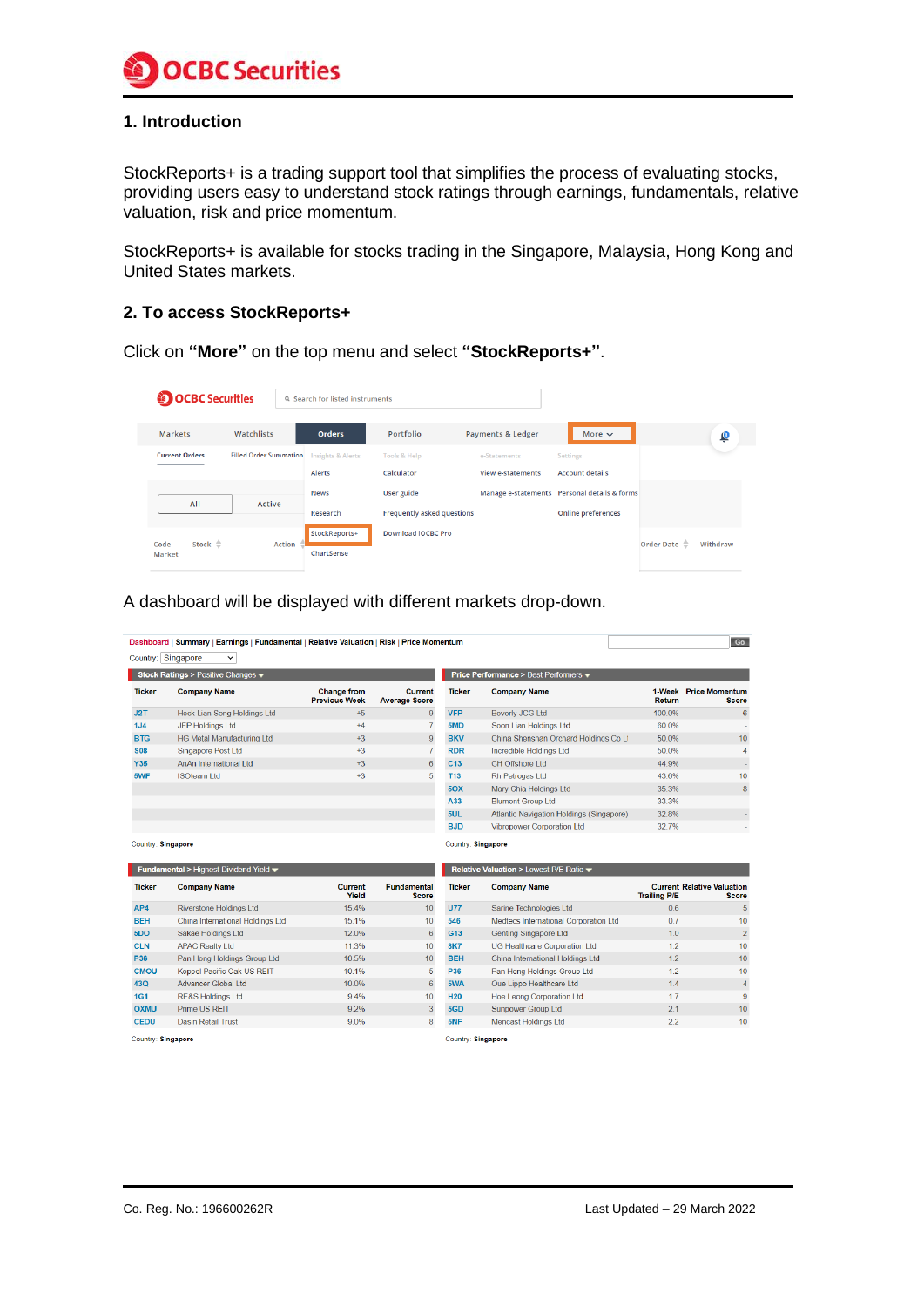#### **3. To search for a desired stock**

#### Enter Stock Code or Stock Name.

|                                                                                                                 | Dashboard   Summary   Earnings   Fundamental   Relative Valuation   Risk   Price Momentum | SINGAPORE AIRLINES<br>$G_0$                |                                        |                 |                                         |                     |                                                   |
|-----------------------------------------------------------------------------------------------------------------|-------------------------------------------------------------------------------------------|--------------------------------------------|----------------------------------------|-----------------|-----------------------------------------|---------------------|---------------------------------------------------|
| Country:                                                                                                        | Singapore<br>$\checkmark$                                                                 |                                            | C6L                                    |                 | <b>Singapore Airlines Ltd</b>           |                     |                                                   |
|                                                                                                                 | Stock Ratings > Positive Changes $\blacktriangledown$                                     |                                            |                                        |                 | Price Performance > Best Performers ▼   |                     |                                                   |
| <b>Ticker</b>                                                                                                   | <b>Company Name</b>                                                                       | <b>Change from</b><br><b>Previous Week</b> | <b>Current</b><br><b>Average Score</b> | <b>Ticker</b>   | <b>Company Name</b>                     | Return              | 1-Week Price Momentum<br><b>Score</b>             |
| <b>AVX</b>                                                                                                      | <b>HI Global Enterprises Ltd</b>                                                          | $+3$                                       | 8                                      | 5RA             | Asia-Pacific Strategic Investments Ltd  | 100.0%              | $\overline{7}$                                    |
| AU8U                                                                                                            | <b>CapitaLand China Trust</b>                                                             | $+3$                                       | $6\phantom{1}$                         | <b>KUX</b>      | OIO Holdings Ltd                        | 65.3%               | 1                                                 |
| <b>BQC</b>                                                                                                      | A-Smart Holdings Ltd                                                                      | $+3$                                       | $\overline{4}$                         | <b>AZT</b>      | NutryFarm International Ltd             | 54.8%               | 1                                                 |
|                                                                                                                 |                                                                                           |                                            |                                        | V3M             | Metech International Ltd                | 47.6%               | 4                                                 |
|                                                                                                                 |                                                                                           |                                            |                                        | <b>BOP</b>      | Southern Packaging Group Ltd            | 43.8%               |                                                   |
|                                                                                                                 |                                                                                           |                                            |                                        | 42D             | Nauticawt Ltd                           | 40.0%               |                                                   |
|                                                                                                                 |                                                                                           |                                            |                                        | <b>5SY</b>      | Oneapex Ltd                             | 36.6%               |                                                   |
|                                                                                                                 |                                                                                           |                                            |                                        | <b>1B6</b>      | Ocean Sky International Ltd             | 31.4%               |                                                   |
|                                                                                                                 |                                                                                           |                                            |                                        | <b>5F7</b>      | Wilton Resources Corporation Ltd        | 30.8%               | 3                                                 |
|                                                                                                                 |                                                                                           |                                            |                                        | <b>Y45</b>      | SMI Vantage Ltd                         | 27.6%               | 1                                                 |
| <b>Ticker</b>                                                                                                   | Fundamental > Highest Dividend Yield $\blacktriangledown$<br><b>Company Name</b>          |                                            |                                        |                 |                                         |                     |                                                   |
|                                                                                                                 |                                                                                           |                                            |                                        |                 | Relative Valuation > Lowest P/E Ratio ▼ |                     |                                                   |
|                                                                                                                 |                                                                                           | Current<br>Yield                           | <b>Fundamental</b><br>Score            | <b>Ticker</b>   | <b>Company Name</b>                     | <b>Trailing P/E</b> | <b>Current Relative Valuation</b><br><b>Score</b> |
|                                                                                                                 | Sakae Holdings Ltd                                                                        | 12.8%                                      | $6\phantom{a}$                         | <b>V2Y</b>      | V2Y Corporation Ltd                     | 0.2                 | 4                                                 |
|                                                                                                                 | <b>Riverstone Holdings Ltd</b>                                                            | 11.3%                                      | 10                                     | <b>U77</b>      | Sarine Technologies Ltd                 | 0.6                 | $\overline{7}$                                    |
|                                                                                                                 | China International Holdings Ltd                                                          | 11.1%                                      | 10 <sup>°</sup>                        | 546             | Medtecs International Corporation Ltd   | 10                  | 10                                                |
|                                                                                                                 | United Hampshire US REIT                                                                  | 10.9%                                      | 8                                      | G <sub>13</sub> | Genting Singapore Ltd                   | 10                  | $\overline{2}$                                    |
|                                                                                                                 | Geo Energy Resources Ltd                                                                  | 10.4%                                      | 9                                      | <b>P36</b>      | Pan Hong Holdings Group Ltd             | 1.3                 | 10 <sub>1</sub>                                   |
|                                                                                                                 | <b>Advancer Global Ltd</b>                                                                | 10.0%                                      | $\overline{7}$                         | <b>40V</b>      | Alset International Ltd                 | 1.4                 | 6                                                 |
|                                                                                                                 | Pan Hong Holdings Group Ltd                                                               | 9.8%                                       | 10 <sup>1</sup>                        | <b>8K7</b>      | <b>UG Healthcare Corporation Ltd</b>    | 1.5                 | 10 <sup>°</sup>                                   |
|                                                                                                                 | <b>Keppel Pacific Oak US REIT</b>                                                         | 9.4%                                       | 6                                      | <b>BEH</b>      | China International Holdings Ltd        | 1.7                 |                                                   |
|                                                                                                                 | <b>Overseas Education Ltd</b>                                                             | 9.4%                                       | 6                                      | 5GD             | Sunpower Group Ltd                      | 2.1                 | 10 <sub>1</sub>                                   |
| <b>5DO</b><br>AP4<br><b>BEH</b><br>ODBU<br>RE4<br><b>43Q</b><br><b>P36</b><br><b>CMOU</b><br><b>RQ1</b><br>CEDU | Dasin Retail Trust                                                                        | 9.3%                                       | 6                                      | <b>AVM</b>      | <b>Boustead Projects Ltd</b>            | 23                  |                                                   |

StockReports+ Disclaimer

A summary of the selected stock will be displayed.

### **4. To view other components of the Stock**

Navigate through Earnings, Fundamental, Relative Valuation, Risk , Price Momentum respectively.

| Dashboard   Summary   Earnings   Fundamental   Relative Valuation   Risk   Price Momentum                                                                                                                                                                     |                              |                                         |                            |                                  |                        |                                                        |                                          |                     | Go <b>FM</b>                                       |
|---------------------------------------------------------------------------------------------------------------------------------------------------------------------------------------------------------------------------------------------------------------|------------------------------|-----------------------------------------|----------------------------|----------------------------------|------------------------|--------------------------------------------------------|------------------------------------------|---------------------|----------------------------------------------------|
| Singapore Airlines Ltd (C6L-SG)<br>Transportation / Passenger Transport, Svcs. / Airlines                                                                                                                                                                     |                              |                                         |                            |                                  |                        |                                                        |                                          |                     | STOCKREPORTS+<br><b>SUMMARY</b>                    |
| As of 08-Feb<br>5.33 (SGD)                                                                                                                                                                                                                                    | <b>Avg Daily Vol</b><br>4.9M | 52-Week High<br>5.78                    | <b>Trailing PE</b><br>14.1 | <b>Annual Div</b>                | <b>ROE</b><br>$-13.7%$ |                                                        | <b>LTG Forecast</b>                      |                     | 1-Mo Return<br>7.2%                                |
| SINGAPORE Exchange                                                                                                                                                                                                                                            | <b>Market Cap</b><br>15.2B   | 52-Week Low<br>4.31                     | <b>Forward PF</b>          | <b>Dividend Yield</b>            | 5.0B                   | <b>Annual Rev</b>                                      | Inst Own<br>61.7%                        |                     | 3.Mo Return<br>$-2.6%$                             |
| <b>AVERAGE SCORE</b>                                                                                                                                                                                                                                          |                              |                                         |                            |                                  |                        |                                                        |                                          |                     |                                                    |
| NEUTRAL OUTLOOK: C6L's current score is relatively in-line with the market.                                                                                                                                                                                   |                              |                                         |                            |                                  |                        |                                                        |                                          |                     | <b>Score Averages</b>                              |
|                                                                                                                                                                                                                                                               |                              | Average Score Trend (4-Week Moving Avg) |                            |                                  |                        | Passenger Transport, Svcs.: 6.3<br>Transportation: 6.1 |                                          |                     | Large: 6.0<br>FTSE STI: 5.6                        |
| <b>AVERAGE</b><br>Positive<br>SCORE                                                                                                                                                                                                                           | 10                           |                                         |                            | <b>Peers</b>                     | $-6M$                  | 3M                                                     | .1M                                      | .1W                 | <b>Current</b>                                     |
|                                                                                                                                                                                                                                                               |                              |                                         |                            | <b>S61</b>                       | $\mathbf{Q}$           | $\mathbf{Q}$                                           | $\mathbf{Q}$                             | 10                  | 9                                                  |
| Neutral                                                                                                                                                                                                                                                       |                              |                                         |                            | C6L                              | $\overline{a}$         | $\overline{7}$                                         | $\overline{a}$                           | 5                   | 6                                                  |
| Negative                                                                                                                                                                                                                                                      |                              |                                         | $\overline{\mathbf{z}}$    | <b>BTM</b>                       | 10                     | $\overline{7}$                                         | 8                                        | 6                   | 5                                                  |
|                                                                                                                                                                                                                                                               | Feb-2019                     | Feb-2020<br>Feb-2021                    | Feb-2022                   | C <sub>52</sub><br>\$58          | 4<br>4                 | 6<br>5                                                 | $\overline{4}$<br>$\mathcal{P}$          | 5<br>$\mathfrak{p}$ | 5<br>$\overline{\mathbf{3}}$                       |
|                                                                                                                                                                                                                                                               |                              |                                         |                            |                                  |                        |                                                        |                                          |                     |                                                    |
| <b>HIGHLIGHTS</b>                                                                                                                                                                                                                                             |                              |                                         |                            | <b>REFINITIV BROKER RATING</b>   |                        |                                                        |                                          |                     |                                                    |
| - The score for Singapore Airlines improved slightly this week from 5 to 6.<br>. The recent change in the Average Score was primarily due to an improvement in<br>the Price Momentum component score.                                                         |                              |                                         |                            | <b>Buv</b><br><b>13 Analysts</b> |                        |                                                        | company on a standardized 5-point scale. |                     | Mean recommendation from all analysts covering the |
|                                                                                                                                                                                                                                                               |                              |                                         |                            | Sell                             | Reduce                 |                                                        | Hnid                                     | <b>Buy</b>          | Strong<br>Buy                                      |
| <b>Price and Volume Charts</b>                                                                                                                                                                                                                                |                              |                                         |                            |                                  |                        |                                                        |                                          |                     |                                                    |
| Available via downloadable PDF Report                                                                                                                                                                                                                         |                              |                                         |                            |                                  |                        |                                                        |                                          |                     |                                                    |
| <b>BUSINESS SUMMARY</b>                                                                                                                                                                                                                                       |                              |                                         |                            | <b>COMPONENT SCORES</b>          |                        |                                                        |                                          |                     |                                                    |
| Singapore Airlines Limited is a Singapore-based company that is engaged in                                                                                                                                                                                    |                              |                                         |                            | <b>Earnings</b>                  |                        |                                                        |                                          |                     | $\mathbf{a}$                                       |
| passenger and cargo air transportation. The Company's Singapore Airlines segment<br>provides passenger and cargo air transportation under the Singapore Airlines brand<br>with a focus on full-service passenger segment serving short and long-haul markets. |                              |                                         |                            | <b>Fundamental</b>               |                        |                                                        |                                          |                     | 1                                                  |
| Its SilkAir seament provides passenger air transportation under the SilkAir brand with a<br>focus on full-service passenger segment serving regional markets. The Company's                                                                                   |                              |                                         |                            | <b>Relative Valuation</b>        |                        |                                                        |                                          |                     | 3                                                  |
| Budget Aviation segment provides passenger air transportation under the Scoot brand<br>with a focus on the low-cost passenger segment. Its SIAEC segment is in the business                                                                                   |                              |                                         |                            | <b>Risk</b>                      |                        |                                                        |                                          |                     | 7                                                  |
| of providing airframe maintenance and overhaul services, line maintenance, technical<br>ground handling services and fleet management. This segment also manufactures                                                                                         |                              |                                         |                            | <b>Price Momentum</b>            |                        |                                                        |                                          |                     | 7                                                  |
| aircraft cabin equipment, refurbishes aircraft galleys, provides technical and non-<br>technical handling services, and repair and overhaul of hydro-mechanical aircraft<br>equipment.                                                                        |                              |                                         |                            |                                  |                        |                                                        |                                          |                     |                                                    |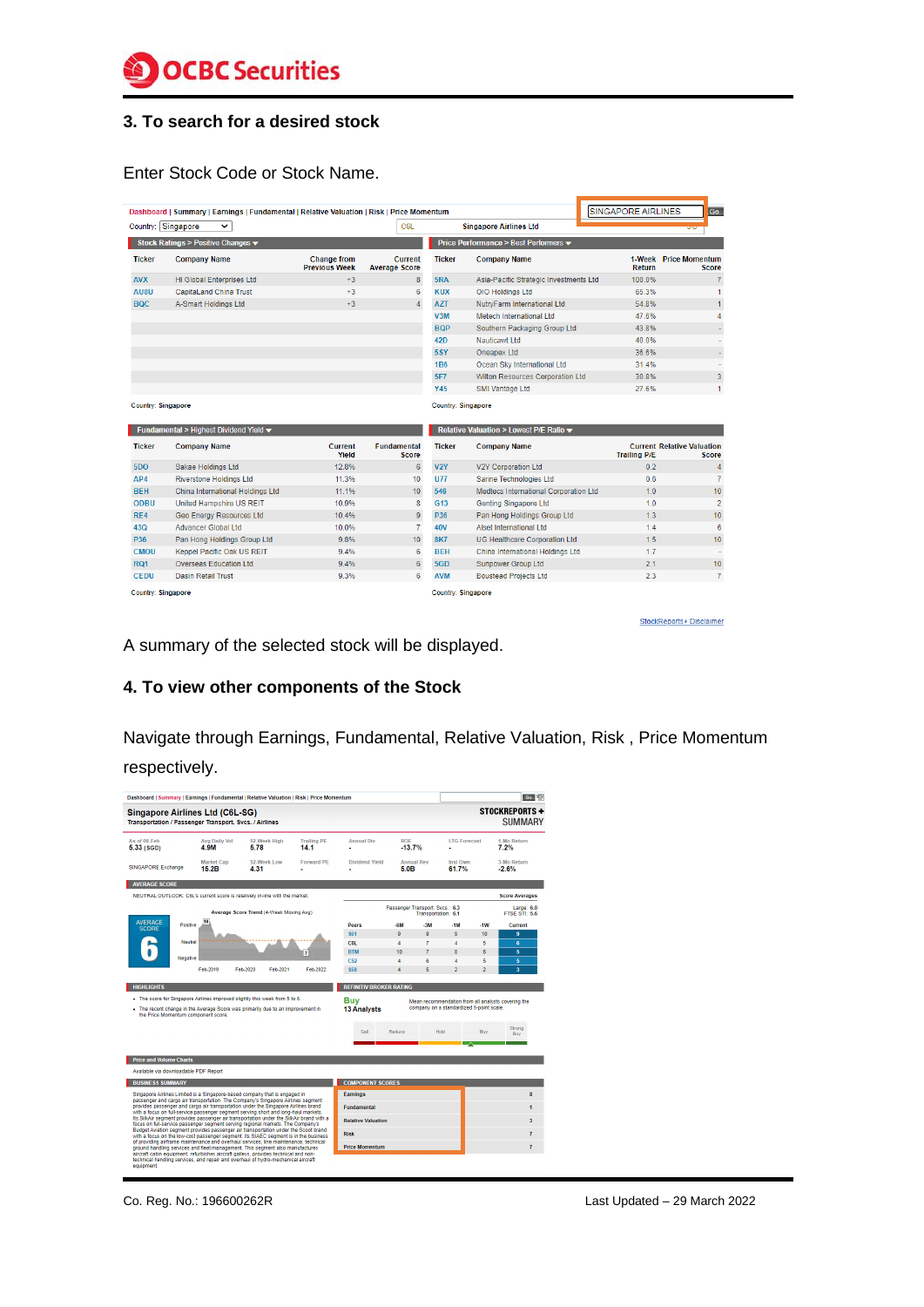## **5. To download a PDF Report**

## Select the <sup>图</sup> PDF icon.

| Singapore Airlines Ltd (C6L-SG)<br>Transportation / Passenger Transport. Svcs. / Airlines                                                                                                             |                              |                                         |                                                                                                   |                                  |                        |                                                        |                                          |                | STOCKREPORTS+<br><b>SUMMARY</b>                    |
|-------------------------------------------------------------------------------------------------------------------------------------------------------------------------------------------------------|------------------------------|-----------------------------------------|---------------------------------------------------------------------------------------------------|----------------------------------|------------------------|--------------------------------------------------------|------------------------------------------|----------------|----------------------------------------------------|
| As of 08-Feb<br>$5.33$ (SGD)                                                                                                                                                                          | <b>Avg Daily Vol</b><br>4.9M | 52-Week High<br>5.78                    | <b>Trailing PE</b><br>14.1                                                                        | <b>Annual Div</b>                | <b>ROE</b><br>$-13.7%$ |                                                        | <b>LTG Forecast</b>                      |                | 1-Mo Return<br>7.2%                                |
| SINGAPORE Exchange                                                                                                                                                                                    | <b>Market Cap</b><br>15.2B   | 52-Week Low<br>4.31                     | <b>Forward PF</b><br><b>Dividend Yield</b><br><b>Annual Rev</b><br>Inst Own<br>5.0B<br>61.7%<br>٠ |                                  |                        | 3-Mo Return<br>$-2.6%$                                 |                                          |                |                                                    |
| <b>AVERAGE SCORE</b>                                                                                                                                                                                  |                              |                                         |                                                                                                   |                                  |                        |                                                        |                                          |                |                                                    |
| NEUTRAL OUTLOOK: C6L's current score is relatively in-line with the market.                                                                                                                           |                              |                                         |                                                                                                   |                                  |                        |                                                        |                                          |                | <b>Score Averages</b>                              |
|                                                                                                                                                                                                       |                              | Average Score Trend (4-Week Moving Avg) |                                                                                                   |                                  |                        | Passenger Transport. Svcs.: 6.3<br>Transportation: 6.1 |                                          |                | Large: 6.0<br>FTSE STI: 5.6                        |
| <b>AVERAGE</b><br>Positive<br><b>SCORE</b>                                                                                                                                                            | 10                           |                                         |                                                                                                   | <b>Peers</b>                     | $-6M$                  | $-3M$                                                  | $-1M$                                    | $-1W$          | <b>Current</b>                                     |
|                                                                                                                                                                                                       |                              |                                         |                                                                                                   | <b>S61</b>                       | $\mathbf{Q}$           | 9                                                      | $\overline{9}$                           | 10             | 9                                                  |
| Neutral                                                                                                                                                                                               |                              |                                         |                                                                                                   | C6I                              | 4                      | $\overline{7}$                                         | $\overline{4}$                           | 5              | 6                                                  |
| Negative                                                                                                                                                                                              |                              |                                         | $\overline{2}$                                                                                    | <b>BTM</b>                       | 10                     | $\overline{7}$                                         | s.                                       | 6              | 5                                                  |
|                                                                                                                                                                                                       |                              |                                         |                                                                                                   | C <sub>52</sub>                  | 4                      | 6                                                      | 4                                        | 5              | 5                                                  |
|                                                                                                                                                                                                       | Feb-2019                     | Feb-2020<br>Feb-2021                    | Feb-2022                                                                                          | <b>S58</b>                       | 4                      | 5                                                      | $\overline{2}$                           | $\overline{2}$ | 3                                                  |
| <b>HIGHLIGHTS</b>                                                                                                                                                                                     |                              |                                         |                                                                                                   | <b>REFINITIV BROKER RATING</b>   |                        |                                                        |                                          |                |                                                    |
| . The score for Singapore Airlines improved slightly this week from 5 to 6.<br>. The recent change in the Average Score was primarily due to an improvement in<br>the Price Momentum component score. |                              |                                         |                                                                                                   | <b>Buv</b><br><b>13 Analysts</b> |                        |                                                        | company on a standardized 5-point scale. |                | Mean recommendation from all analysts covering the |
|                                                                                                                                                                                                       |                              |                                         |                                                                                                   | Sell                             | Reduce                 |                                                        | Hold                                     | <b>Buy</b>     | Strong<br><b>Buy</b>                               |
|                                                                                                                                                                                                       |                              |                                         |                                                                                                   |                                  |                        |                                                        | ∽                                        |                |                                                    |

**BUSINESS SUMMARY BUSINESS SUMMARY** business sommative<br>paper and the same paper and company that is engaged in<br>gaserage Airlines Limited is a Singapore-based company's Singapore Aritimes segment<br>provides passenger and cargo air transportation. The Company's

| <b>COMPONENT SCORES</b>   |   |
|---------------------------|---|
| <b>Earnings</b>           | 8 |
| <b>Fundamental</b>        |   |
| <b>Relative Valuation</b> | 3 |
| <b>Risk</b>               |   |
| <b>Price Momentum</b>     |   |